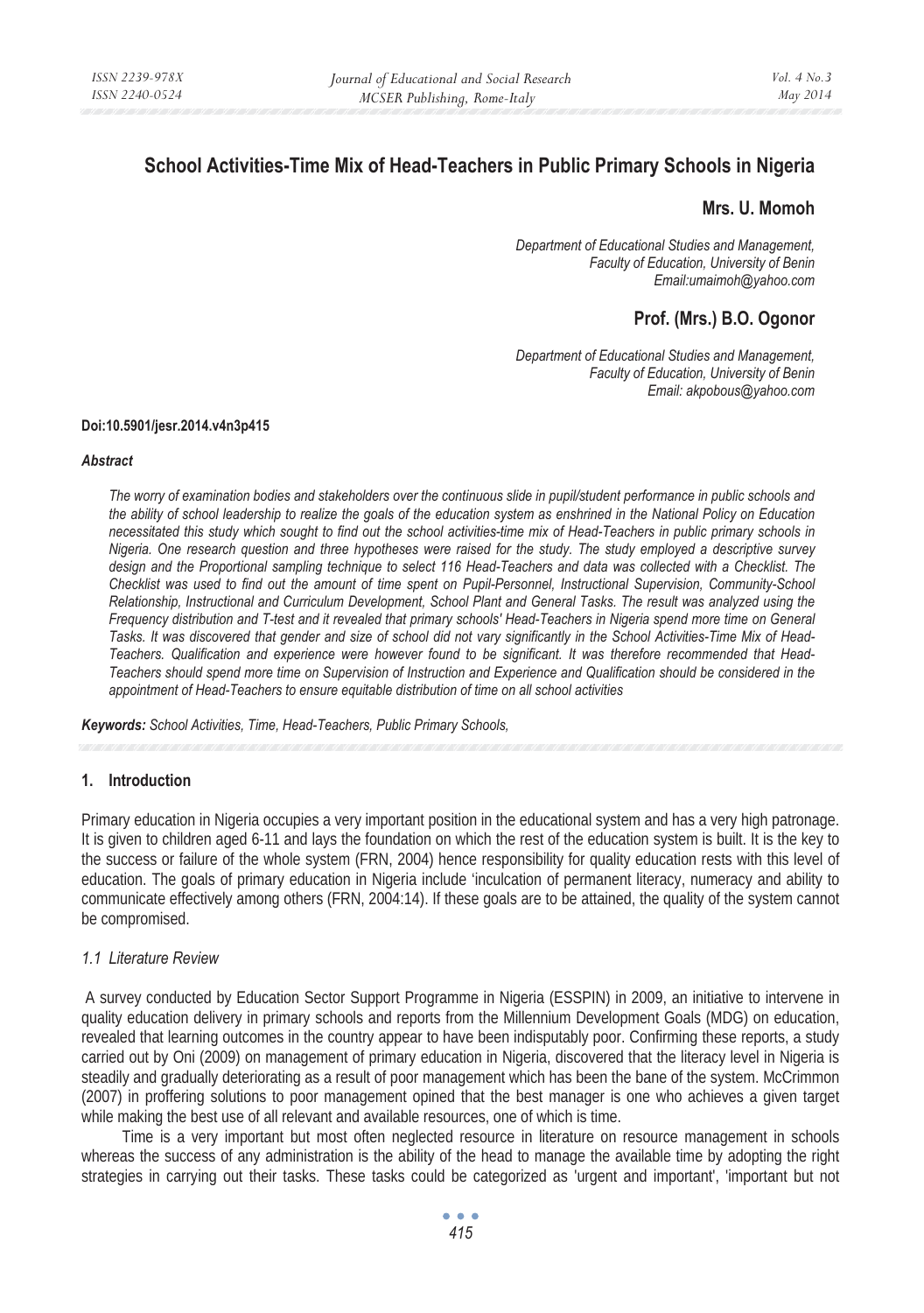urgent' and 'neither urgent nor important'; how equitably the school head shares the available time in attending to these tasks is the crux of this study. This is so because unlike teachers in the school, the head-teacher has no fixed time allocated to the various tasks he has to attend to on a daily basis out of the five and half hours (8.00am - 1.30pm) expected to be spent in Nigeria public primary schools. Ifedili (2002) in her analysis of the concept of time utilization and goal setting described time as a very important resource which is badly managed among many administrators. She opined that in primary and post-primary schools in Nigeria, many administrators appear to be failures because they waste their time in pursuits of intrigues and unproductive daily meetings. Supporting this claim is Kiggunda (2009) who contend that time is poorly managed in schools where the designed time-tables are not respected and that this can affect students' academic performance.

Studies carried out by Amatya et al (2004) in India revealed that Head-teachers tend to spend less time in activities directly impacting on teaching/learning and more on administrative work. This is corroborated by the quantum of administrative tasks of primary school head-teachers which involves collecting money from pupils/parents, producing class lists, keeping and filing records, producing analysis of examination results, administration of public and internal examination, ordering, setting up, maintaining and supplying equipment, taking verbatim notes or producing minutes of meeting and cataloguing among others. Studies carried out by Omoike and Idogho (2011) and Hamphill, Grifiths and Fredrickson (1992) revealed that gender was not a significant factor in the leadership roles of school heads in carrying out their administrative activities.

Though the study carried out by Balanskat and Gerhard (2005) revealed that administrative tasks of school leaders vary considerably from one country to another in accordance with their educational system, one of the biggest factors affecting leadership is the size of school. With over a population of 74,982 pupils in Nigeria primary schools (Universal Basic Education, 2004), problems of effective leadership could obviously become complex. Owoeye and Yara (2011) however assert that school size does not matter, what is important is the experience of the leaders which is put to bear in carrying out their responsibilities. This is corroborated by the study carried out by Okolo (2007) on the performance of primary school headmasters where it was discovered that there was a significant difference in the performance of Head-Teachers with 4-11 years of experience and those with 20years and above. Amanchi (1998) also reported that teachers who complete degrees in education are more professional in outputs than those who do not. It is believed that specialized training empowers and motivates such teachers for better performance while preparing them for higher responsibilities, one of which is leadership.

The tasks performed by school administrators have been identified as pupil personnel, instructional supervision, Community-school relationship, instructional and curriculum development, school plant and general tasks (Gorton, 1983). These tasks are indications that head-teachers are involved in administrative works, supervising staff, visiting school boards, official work visits, interaction with students, parents, community members, supervision and monitoring and so on. Certain aspects of these tasks are highly represented, while some others are underrepresented; this influences the way schools are managed and invariably learning outcome which is a conglomeration of input, process and output factors (UNESCO, 2002). Any human activity is identified by the quality of its product and the same rule applies to education, In this regard, efficient management of any organization can be achieved by using different models, one of which is the Total Quality Management (TQM) system adopted by educational institutions pushing for quality. Consequently, it is expected that though all administrative tasks are important in the management of the school system, it is imperative that more time should be spent on critical tasks that impacts directly on teaching and learning.

Examination bodies and stakeholders are worried about poor pupil/student performance and have expressed fears at the ability of school leadership to realize the goals of the system as enshrined in the National Policy on Education especially at the primary school level which lays the foundation for other levels of the educational system. Since government took over the running of primary and secondary schools, Adegbesan (2010) asserts that education has become bureaucratized and subjected to the un-enterprising attitude of the Nigerian public service. It has been observed that school heads spend more time on administrative activities to the detriment of the more productive aspect of teaching and learning. Hence the study seeks to find out the distribution of time by Head-Teachers among the various school activities to ensure that quality is improved and the goals of education at this level are met. The pertinent question which this study will attempt to answer therefore is: how do Head-teachers distribute their time among the numerous activities that directly affect teaching and learning in public primary schools in Nigeria?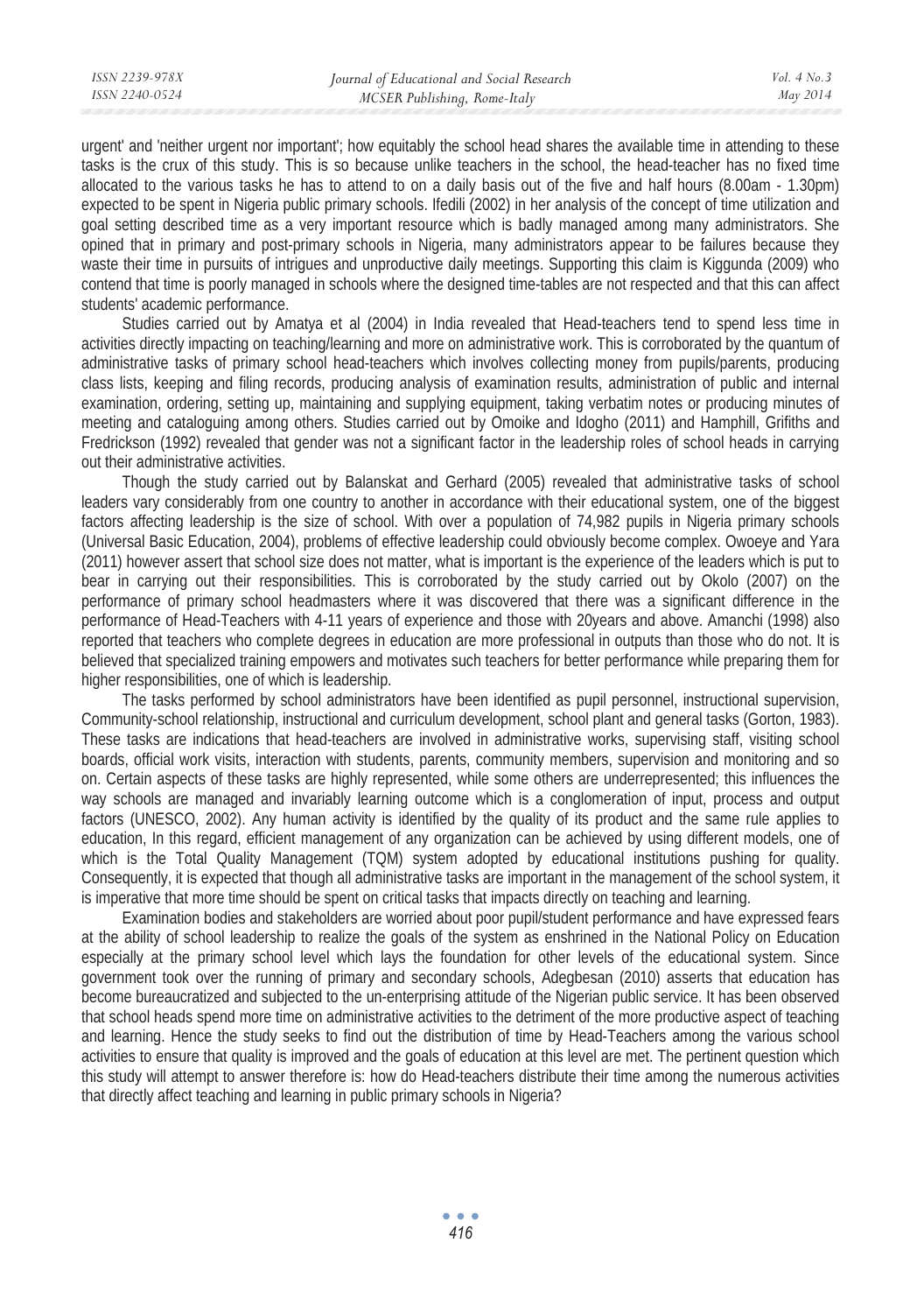### *1.1.1 Research question:*

What is the School Activities-Time Mix of Head-Teachers in public primary schools in Nigeria?

## *1.1.2 Hypotheses*

- 1. There is no significant difference in the School iActivities-Time Mix of male and female Head-Teachers in the public primary schools in Nigeria.
- 2. There is no significant difference in the School Activities-Time Mix and qualification of Head-Teachers in public primary schools in Nigeria.
- 3. There is no significant difference in the School Activities-Time Mix among experienced and inexperienced Head-Teachers in public primary schools in Nigeria.
- 4. There is no significant difference in the School Activities-Time Mix of Head-Teachers based on school size in public primary schools in Nigeria.

## *1.1.3 Method of study*

The study employed a descriptive survey design. The population comprised all the Head-Teachers in the public primary schools in South-South Nigeria. The Proportional sampling technique was used to select 116 Head-Teachers from the schools. Data was collected from 106 Head-Teachers using the 'School Activities-Time Mix of Head-Teachers Checklist' (SATMHTC) to find out the amount of time spent on a daily basis on each administrative task and if there is a significant difference in the School Activities-Time Mix of Head-Teachers by gender, qualification, experience and size of school. The instrument was adapted from administrative tasks of school leaders as listed by Gorton (1983); Pupil Personnel, Instructional Supervision, Community-School Relationship, Instructional and Curriculum Development, School Plant and General tasks. Statistical tools such as Mean, Frequency distribution and T-test were used to analyze the Data collected.

#### *1.1.4 Research Question*

What is the School Activities-Time Mix of Head-Teachers in public primary schools in Nigeria?

| S/N | <b>Activities</b>                             | No of Head-Teachers | Total Time Per Day   Mean Rank   SD |       |                 |       |
|-----|-----------------------------------------------|---------------------|-------------------------------------|-------|-----------------|-------|
|     | <b>General Tasks</b>                          | 106                 | 1hr.13min 4sec                      | 73.07 | 1st             | 46.75 |
| າ   | <b>Instructional Supervision</b>              | 106                 | 1hr.12min 58sec                     | 72.96 | 2nd             | 47.98 |
|     | <b>Community-School Relations</b>             | 106                 | 48min.40 secs.                      | 48.66 | 3rd             | 42.07 |
|     | <b>School Finance and Business Management</b> | 106                 | 46min                               | 46.00 | $\Delta$ th     | 35.79 |
|     | <b>Pupil Personnel</b>                        | 106                 | 45min. 50 secs.                     | 45.84 | 5 <sup>th</sup> | 28.06 |
|     | <b>School Plant</b>                           | 106                 | 28mins.54 secs.                     | 28.90 | 6 <sup>th</sup> | 21.02 |

**Table I:** School Activities-Time Mix of Head-Teachers in public primary schools in Nigeria

Table I shows the various activities carried out on a daily basis by the 106 Head-Teachers in the five and half hours spent in schools. The activities are ranked according to the amount of time allocated to each; General tasks with a mean of 73.07 (1hr.13min 4sec.) ranked 1st and closely followed by Instructional Activities with a mean of 72.96 (1hr.12min 58sec.), Community-School Relations; 48.66 (48min.40secs), School Finance and Business Management; 46.00 (46min), Pupil Personnel, 45.84 (45min.50secs) and School Plant, 28.90 (28mins.54secs.).

#### *1.1.5 Hypothesis One*

There is no significant difference in the School Activities-Time Mix of male and female Head-Teachers in public primary schools in Nigeria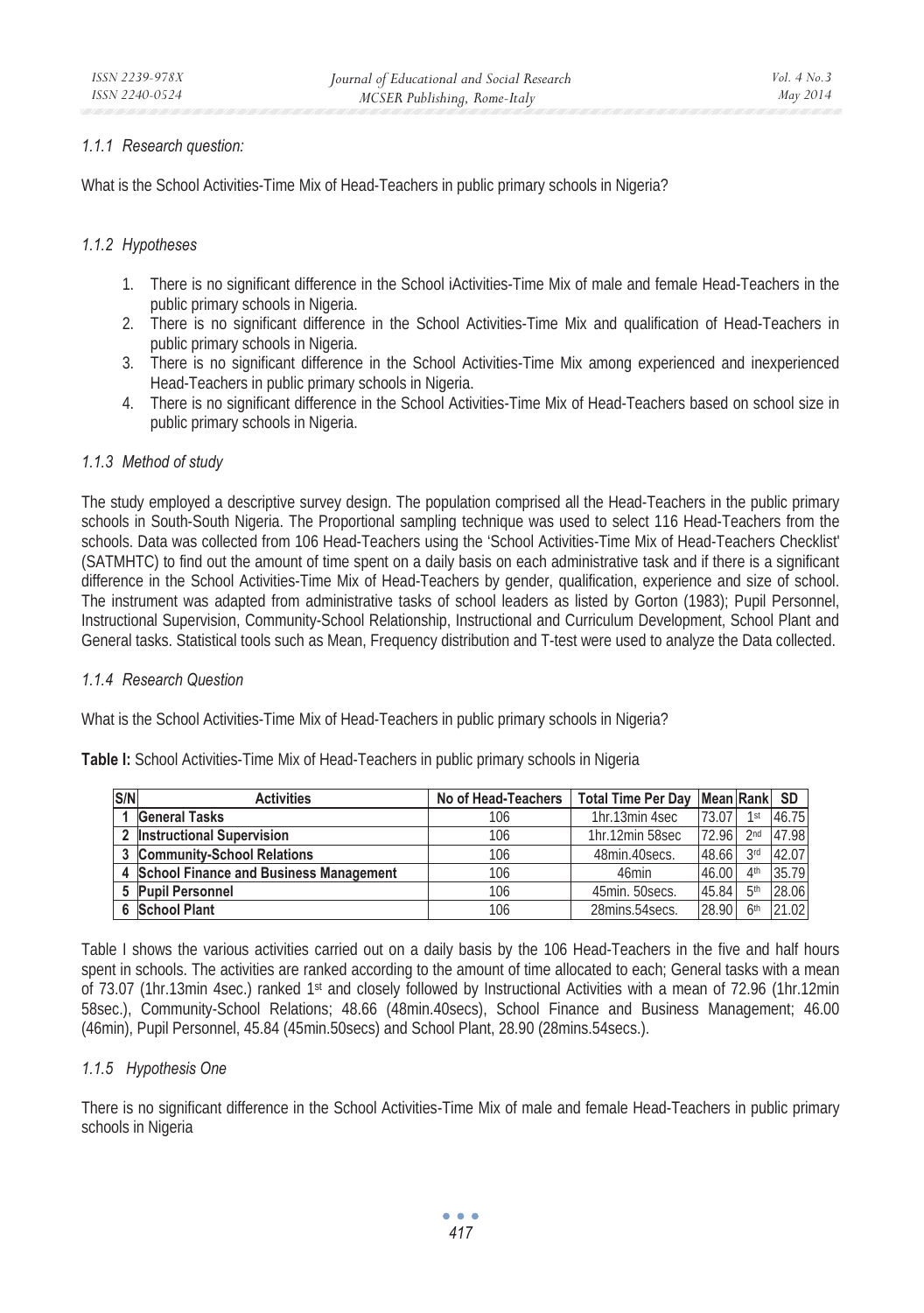**Table II:** School Activities-Time Mix of Male and Female Head-Teachers

| <b>Items</b>                           | Ν | Df      | <b>Mean score</b> | t-value | Sia  | <b>Decision</b> |
|----------------------------------------|---|---------|-------------------|---------|------|-----------------|
| Pupil personnel                        |   |         |                   | $-.415$ | .679 | Not sig         |
| Instructional supervision              |   |         |                   | $-.007$ | .994 | Not sig         |
| <b>Community-school relations</b>      |   | 106 104 |                   | .301    | .764 | Not sig         |
| School finance and business management |   |         |                   | .997    | .321 | Not sig         |
| School plant                           |   |         |                   | $-371$  | 711  | Not sig         |
| <b>General tasks</b>                   |   |         |                   | $-.356$ | 723  | Not sig         |
| $\sim$ $\cap$                          |   |         |                   |         |      |                 |

 $\alpha = .05$ 

Table II shows that since the significant values were all greater than the  $\alpha$  value of 0.05, the hypothesis that there is no significant difference in the school activities-time mix of male and female Head-Teachers in public primary schools in Nigeria is accepted.

## *1.1.6 Hypothesis Two*

There is no significant difference in the school activities-time mix and Qualification of Head-Teachers in public primary schools in Nigeria

**Table III**: School Activities-Time Mix and Qualification of Head-Teachers

| <b>Items</b>                           | N   | Df  | t-value | Sig  | <b>Decision</b> |
|----------------------------------------|-----|-----|---------|------|-----------------|
| <b>Pupil personnel</b>                 |     |     | 1.079   | .283 | Not sig         |
| Instructional supervision              |     |     | 1.300   | .197 | Not sig         |
| <b>Community-school relations</b>      | 106 | 104 | 2.716   | .008 | Sig             |
| School finance and business management |     |     | 2.547   | .012 | Sig             |
| <b>School plant</b>                    |     |     | 1.014   | .313 | Not sig         |
| General tasks                          |     |     | 1.594   | .114 | Not sig         |
| $\alpha = 0.5$                         |     |     |         |      |                 |

Table III indicates that the significant values for Pupil Personnel, Instructional Supervision, School Plant and General Tasks are greater than the  $\alpha$  value of 0.05, the hypothesis that there is no significant difference in the Time-Activities mix of Head Teachers with University degree and those without University degree in public primary schools in Nigeria is therefore retained. However, since the significant values for Community-School Relations and School Finance and Business Management are less than the value of 0.05, the hypothesis is rejected for these items.

## *1.1.7 Hypothesis Three*

There is no significant difference in the Time-Activities mix among experienced and inexperienced Head-teachers in public primary schools in Nigeria.

|  |  | Table IV: Time-Activities Mix of Experienced and Inexperienced Head-Teachers |  |  |  |  |  |  |
|--|--|------------------------------------------------------------------------------|--|--|--|--|--|--|
|--|--|------------------------------------------------------------------------------|--|--|--|--|--|--|

|                                        | ltems | Ν   | Df  | t-value  | Sig  | <b>Decision</b> |
|----------------------------------------|-------|-----|-----|----------|------|-----------------|
| <b>Pupil personnel</b>                 |       |     |     | $-3.156$ | .002 | Sig             |
| Instructional supervision              |       |     |     | $-1.856$ | 066  | Not sig         |
| <b>Community-school relations</b>      |       | 106 | 104 | $-2.450$ | .016 | Sig             |
| School finance and business management |       |     |     | $-2.793$ | 006  | Sig             |
| <b>School plant</b>                    |       |     |     | 2.858    | .004 | Sig             |
| <b>General tasks</b>                   |       |     |     | $-2.082$ | 040  | Sia             |
|                                        |       |     |     |          |      |                 |

 $\alpha = .05$ 

The table shows that there is a significant difference in the Time-Activities mix and learning outcome of experienced and inexperienced Head-teachers in all the school activities except Instructional Supervision whose significant value is more than the value of 0.05. The hypothesis for the item is therefore retained while others are rejected since their significant values are less than 0.05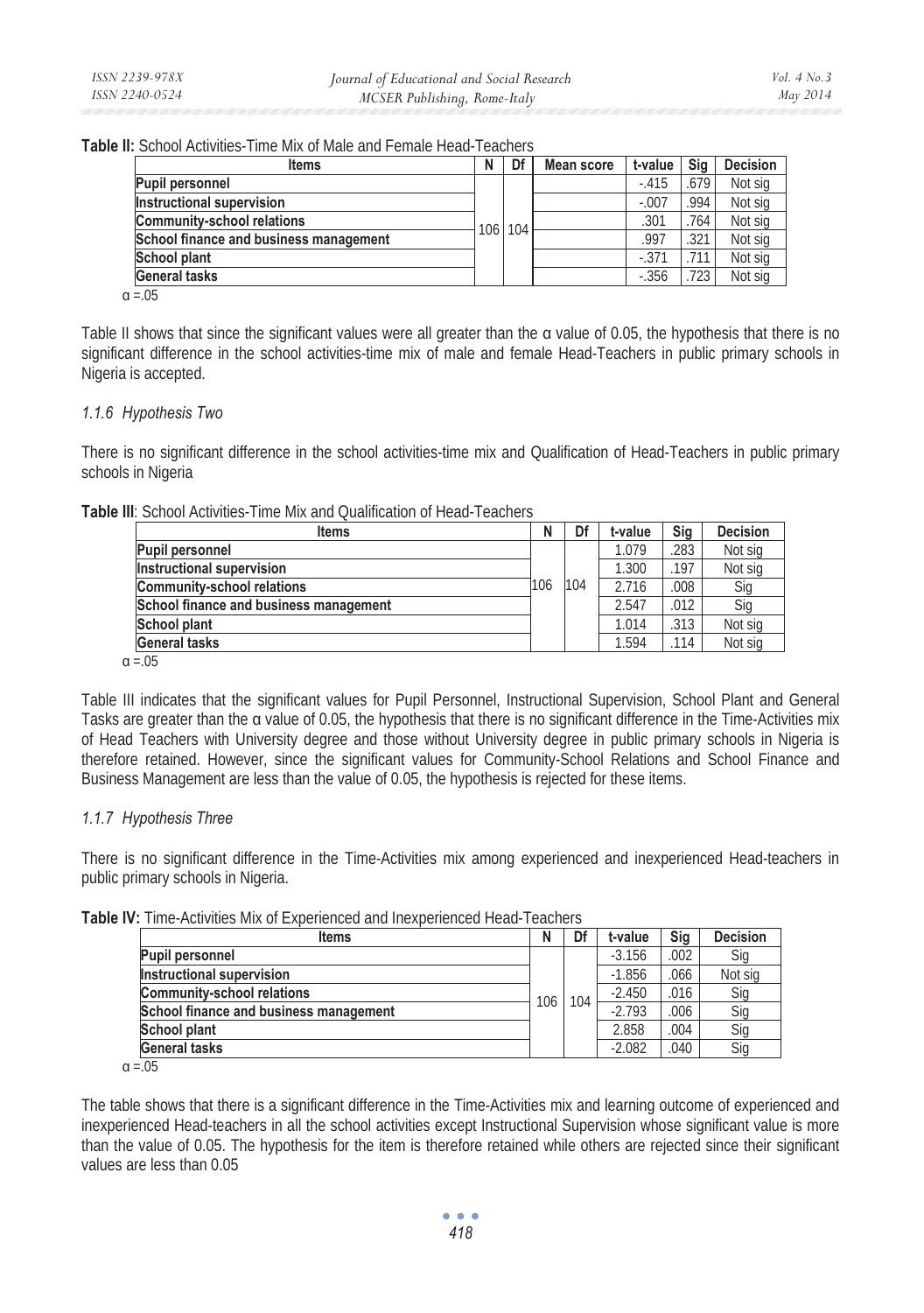## *1.1.8 Hypothesis Four*

There is no significant difference in the Time-Activities mix and learning outcome of Head-Teachers based on size of school in public primary schools in Nigeria.

|  | <b>Table V</b> : Time-Activities Mix of Head-Teachers based on school size |  |  |  |
|--|----------------------------------------------------------------------------|--|--|--|
|  |                                                                            |  |  |  |

| <b>Items</b>                           | N   | Df  | t-value | Sig  | <b>Decision</b> |
|----------------------------------------|-----|-----|---------|------|-----------------|
| <b>Pupil personnel</b>                 |     |     | 1.073   | .286 | Not sia         |
| Instructional supervision              |     |     | .038    | .969 | Not sig         |
| <b>Community-school relations</b>      | 106 | 104 | .619    | .537 | Not sia         |
| School finance and business management |     |     | .091    | .928 | Not sia         |
| <b>School plant</b>                    |     |     | .868    | .387 | Not sig         |
| <b>General tasks</b>                   |     |     | .486    | .628 | Not sig         |
| $\sim$ $\sim$                          |     |     |         |      |                 |

 $\alpha = 0.5$ 

The result indicates that the significant values for all the items are greater than the  $\alpha$  value of 0.05, the hypothesis that there is no significant difference in the Time-Activities mix of Head-Teachers based on the size of public primary schools in Nigeria is therefore retained.

## **2. Discussion of Results**

The major concern of this study was to determine the Time-Activities Mix of Head-Teachers in public primary schools in Nigeria. The findings revealed that of about six hours spent in the school, Head-Teachers spent five and half hours on administrative tasks as follows: General tasks (which ranked highest); 1hr.13mins.4sec, closely followed by Instructional Supervision; 1hr.12mins.58sec, Community-School Relations; 48mins.40sec, School Finance and Business Management; 46mins, Pupil Personnel; 45mins.50sec and School Plant; 8mins.54sec. It was expected that more time should have been spent on Instructional Supervision which directly impact on teaching and learning when compared to other administrative tasks. This finding corroborates Amatya et al (2004) whose study revealed that Head-teachers tend to spend less time on activities directly impacting on teaching/learning and more on administrative work. Could this be responsible for the poor pupil performance and alleged slide in the quality of education?

The study also showed that there was no significant difference in Time-Activities Mix of Head-Teachers by sex as the male and female Head-Teachers did not vary in their School Activities-Time Mix. This finding supports that of Omoike and Idogho (2011) and Hamphill, Grifiths and Fredrickson (1992) who posit that gender of Head-Teacher is not a significant factor in the administrative roles of school leadership. Similarly, there was no significant difference in Time-Activities Mix of Head-Teachers by qualification. Teachers with University degree and those without University degree did not differ in their Time-Activity mix on General tasks, Instructional Supervision, and General Tasks. However, the result of the difference between Community-School Relations and School Finance and Business Management varied according to qualification of Head-Teachers which were found to be significant. This finding supports the study carried out by Amanchi (1998) who found out that professionally trained school heads perform their roles better than non-professionals.

Experience was found not to be significant in the School Activities-Time Mix of Head-Teachers as relates to Instructional Supervision. It can thus be inferred that the amount of time spent by Head-teachers on Instructional activities does not depend on their experience on the job. This finding negates that of Okolo (2007) who discovered that there was a significant difference in the performance of Head-Teachers who are experienced (above 20years) and those who are not experienced (4-11years). This has also been supported by the result of this study which revealed that there was no significant difference between experience and General tasks, School Plant, Pupil Personnel, Community-School Relations, School Finance and Business Management.

The result of the difference between school size and Time-Activities Mix of Head-Teachers negates the study of Balanskat and Gerhard (2005) which revealed that one of the biggest factors affecting leadership is the size of school. Owoeye and Yara (2011) on the other hand opined that school size does not matter. This later view was collaborated in this study as the results show that there was no significant difference in the Time-Activities Mix of Head-Teachers based on size of school.

## *2.1 Implication for Educational Administration*

The result of this study which revealed that Instructional Supervision was not given enough time based on its ranking as